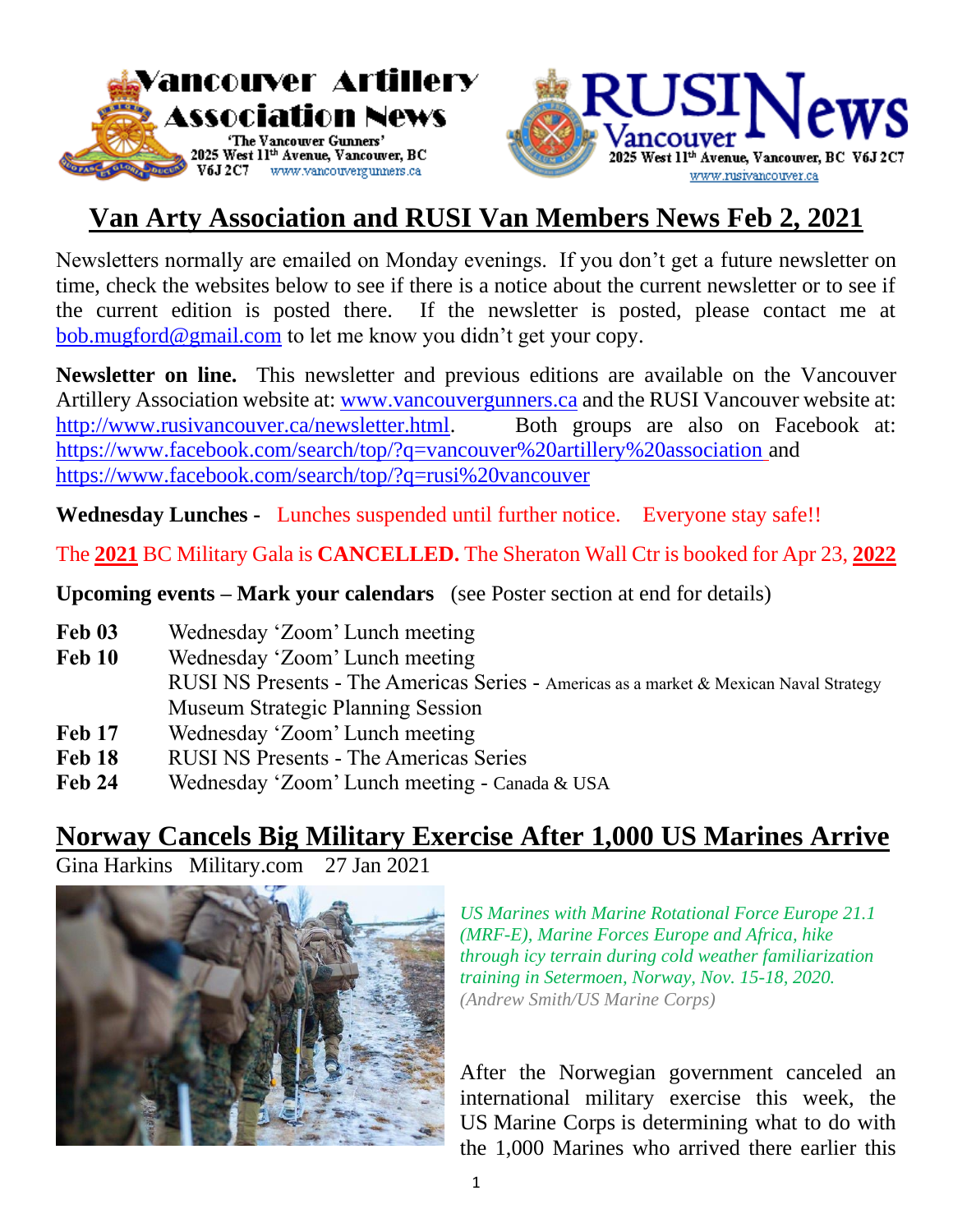month to train. Norwegian Defence Minister Frank Bakke-Jensen canceled the exercise on Tuesday, citing spikes in coronavirus cases in the country. "We must be one step ahead to try to avoid the spread of the mutated, and more contagious variant of the virus," Bakke-Jensen said. "We have weighed the arguments and our decision has been to cancel the planned allied exercise activity in Troms." About 3,400 troops from Norway, the US, the UK, the Netherlands and Germany were scheduled to participate in the cold-weather training exercises, called Rein I and Joint Viking. All but about 500 of them had already arrived in Troms to train.

Maj Adrian Rankine-Galloway, a Marine Corps Forces Europe and Africa spokesman, said there will now be a controlled termination of the exercise in line with COVID-19 restrictions. "We are working closely with our Norwegian military counterparts to determine the next steps with our Marines who are currently deployed to Norway," Rankine-Galloway said. About 1,000 Marines arrived in Setermoen, Norway, earlier this month. Troms is about 100 miles north of Setermoen, near the Barents Sea. The waterway is considered Russia's naval backyard. Bakke-Jensen said as of Tuesday, there would be a halt in the arrival of new allied forces to Indre Troms. For those forces already in place, there will be a "well-planned departure." More than 61,000 Norwegians have been infected with COVID-19, the sometimes-fatal illness caused by the new coronavirus. More than 500 people have died of the virus there.

The country has seen 14,637 new cases over the last month, according to the Johns Hopkins Coronavirus Resource Center. That is close to the record-high 15,819 cases Norway recorded in November -- the highest level there since the start of the global pandemic. More than 2.1 million people have died from the virus worldwide. Medical experts are also warning about a new strain of the virus that is more contagious and possibly more deadly. Last year's iteration of Cold Response, another major NATO exercise, was also significantly scaled back due to the pandemic. Training in and around the Arctic Circle has been a priority for NATO forces to counter Russia in the region. Bakke-Jensen said some winter training could be tailored "in adherence with proper infection prevention measures until the various departure dates." "I want to thank all our allies who have shown great flexibility and understanding in a challenging situation," the defense minister said.

# **US Army is Buying the Sniper Rifle the Entire US Military Wants**

Here's why the US military is falling in love with the Barrett MRAD**.** *Jared Keller Task & Purpose January 24, 2021*

It's official: the US Army plans on dishing out for several thousand next-generation sniper rifles for soldiers over the next five years, service officials confirmed to Task & Purpose. In a presoliciation published last week by Army Contracting Command, the Army's Project Manager Soldier Lethality announced its intent to officially purchase the much-hyped Multi-Role Adaptive Design rifle from firearms maker Barrett. While the Army had previously moved to purchase 536 MRAD sniper systems for roughly \$10.13 million under its own Precision Sniper Rifle program, a spokesman from the Army's Program Executive Office Soldier told Task & Purpose that the service now plans on purchasing "approximately 2,800" PSR systems over the next five years. "The Army plans to purchase Multi-Role Adaptive Rifle (MRAD) systems for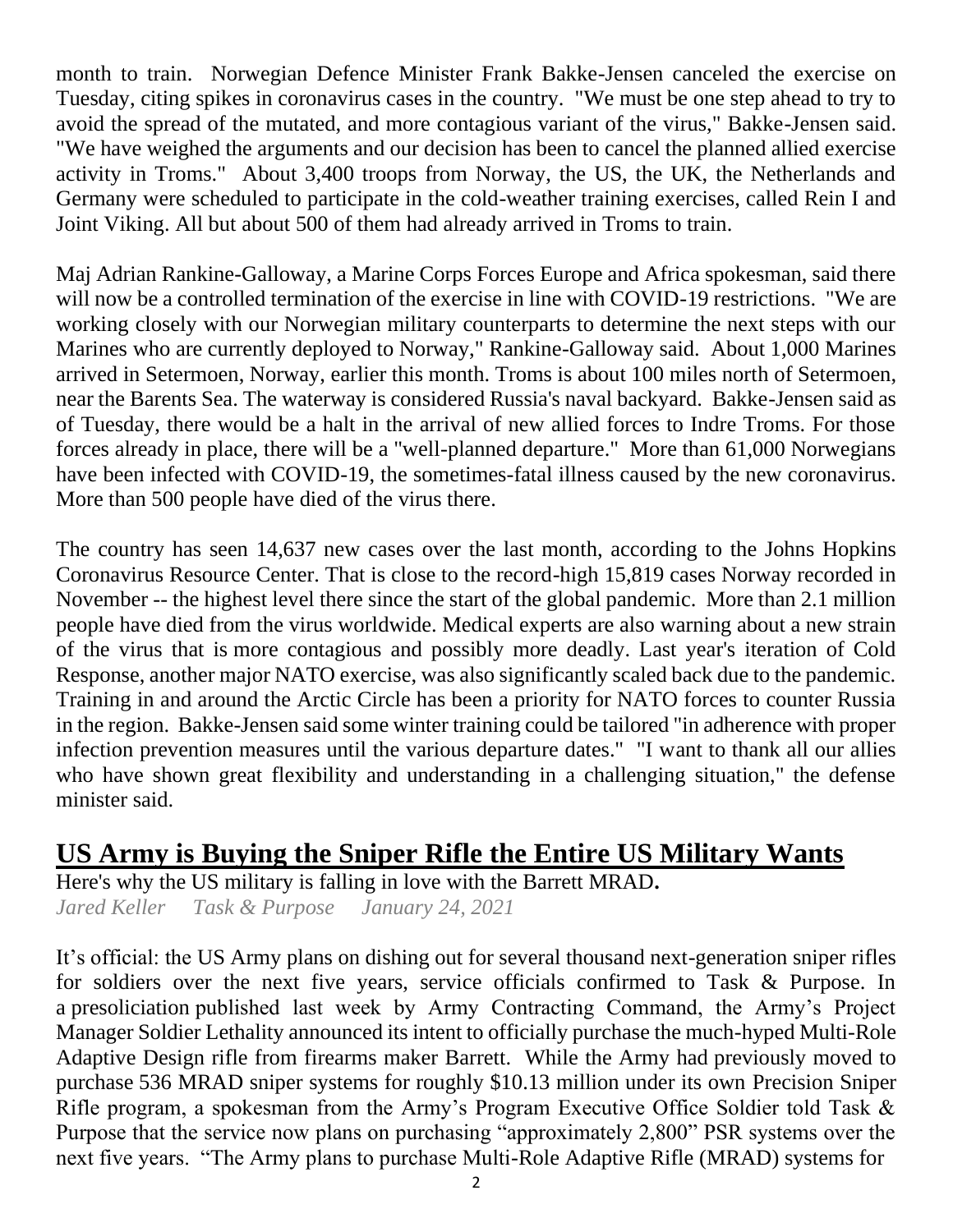Foreign Military Sales and Precision Sniper Rifles (PSR) systems for Army Snipers and EOD personnel," PEO Soldier spokesman told Task & Purpose. "The MRAD is one component of the PSR."

In March 2019, US Special Operations Command awarded a \$49.9 million contract to Barrett to adopt the MRAD — chambered in 7.62×51 mm NATO, .300 Norma Magnum, and .338 Norma Magnum with the help of a conversion kit — as part of the program's Advanced Sniper Rifle program. According to officials, the Army is now simply adapting the rifle selected under the SOCOM ASR program because the original rifle selected for the PSR program, the Remington MSR Mk21, did not conform to SOCOM requirements. The Army now intends on replacing both of the service's M107 sniper rifle and M2010 Enhanced Sniper Rifle systems with the MRAD through the PSR program, according to budget justification documents. The Army and SOCOM aren't the only services thirsting after the MRAD: the Marine Corps has previously expressed interest in purchasing at least 250 of the sniper systems for \$4 million through SOCOM's ASR program to "replace all current bolt-action sniper rifles" currently used by the service, according to budget justification documents. Both the Army and Marine Corps say the rifle offers greatly extended range and effectiveness than current sniper systems in a significantly lighter weight package. In particular, the Marine Corps budget documents touted the MRAD's capacity to chamber a "wider variety of special-purpose ammunition than current systems" as a major selling point. Versatility and modularity are among the chief features of the MRAD's broad appeal.



*Barrett's bolt-action Multi-Role Adaptive Design (MRAD) system*

As The War Zone reported in 2019, the simple conversion method "eliminates the need for separate weapons to fire each of

these rounds, offering special operations units added operational flexibility and reducing strain on the logistics and maintenance chains." "The MRAD's modular 'adaptive' design also allows for the rapid removal of the trigger assembly for easy cleaning or replacement with another module altogether," The War Zone notes. "This streamlines maintenance and means that an armorer could install trigger packs with different characteristics, such as changes in the weight or length of the trigger pull, which better meet a shooter's preferences or their mission requirements. The Army previously planned on fielding the MRAD as its PSR Mk 22 starting in the fourth quarter of fiscal year 2021. According to officials, the service plans on securing a five-year contract for the rifles sometime "this spring."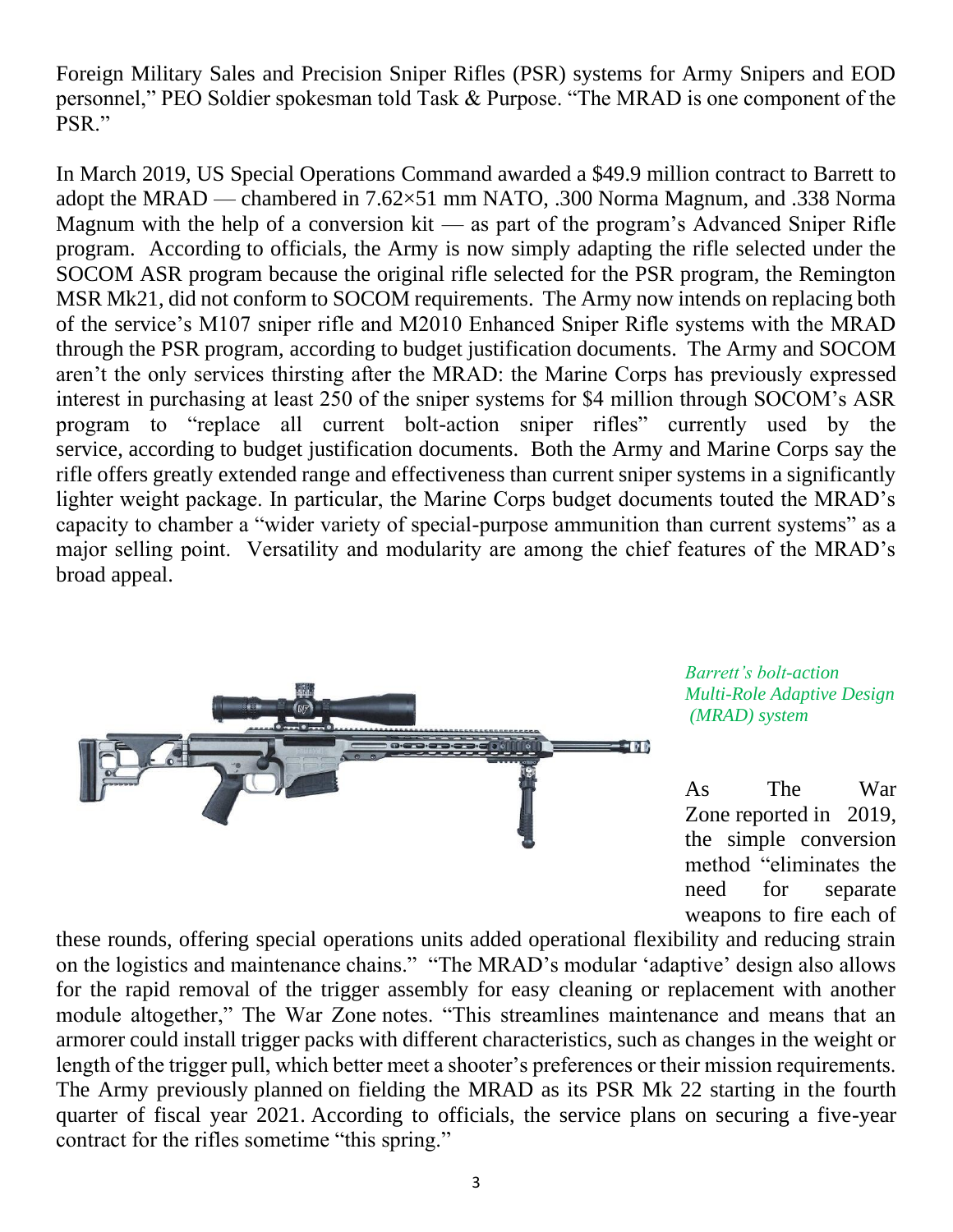# **Victory by Chocolate**

*Stephen J Thorne January 26, 2021* 



More than 25 years ago, Roméo Dallaire, the Canadian Major General commanding the United Nations Assistance Mission for Rwanda, came rolling up to a stick in the road marking a checkpoint manned by a cadre of heavily armed, hyped-up kids. Rwanda was embroiled in civil war; it was on the verge of a genocide. Yet it would be months before the contingent under Dallaire's command would reach the 2,548 troops authorized by the UN and, even then, it wasn't enough. The general stepped out of his vehicle to find one of the child soldiers running toward him, AK-47 in hand. The next thing he knew, the barrel of the Sovietmade assault rifle was up his nostril.

The kid looked about 13. "His eyeballs were huge, he was sweating, all the kids all around screaming and yelling, and his hand is on the trigger," said Dallaire, now a leading

advocate for children forced into military service around the world. As Dallaire pulled the chocolate bar from his pocket, he gently pushed the rifle barrel away from his face. "An adult you can sense, you know, where you're going with it. A child you can't, and if they're able to get that close you don't know what might make him pull the trigger. What is so chilling is that a child

is totally unpredictable." The boy's compatriots were goading him on, urging him to shoot. Dallaire had no training or experience in defusing such a volatile situation. No one did at the time. But he did have a chocolate bar. So, the veteran soldier slowly reached into the breast pocket of his vest, his eyes locked on the wide-eyed young fighter who followed his every movement. As Dallaire pulled the chocolate bar from his pocket, he gently pushed the rifle barrel away from his face and handed the undernourished boy the treat. The general, as they say, lived to fight another day.



*Ah, chocolate. Milk, dark, sweet, semi-sweet—no matter.* 

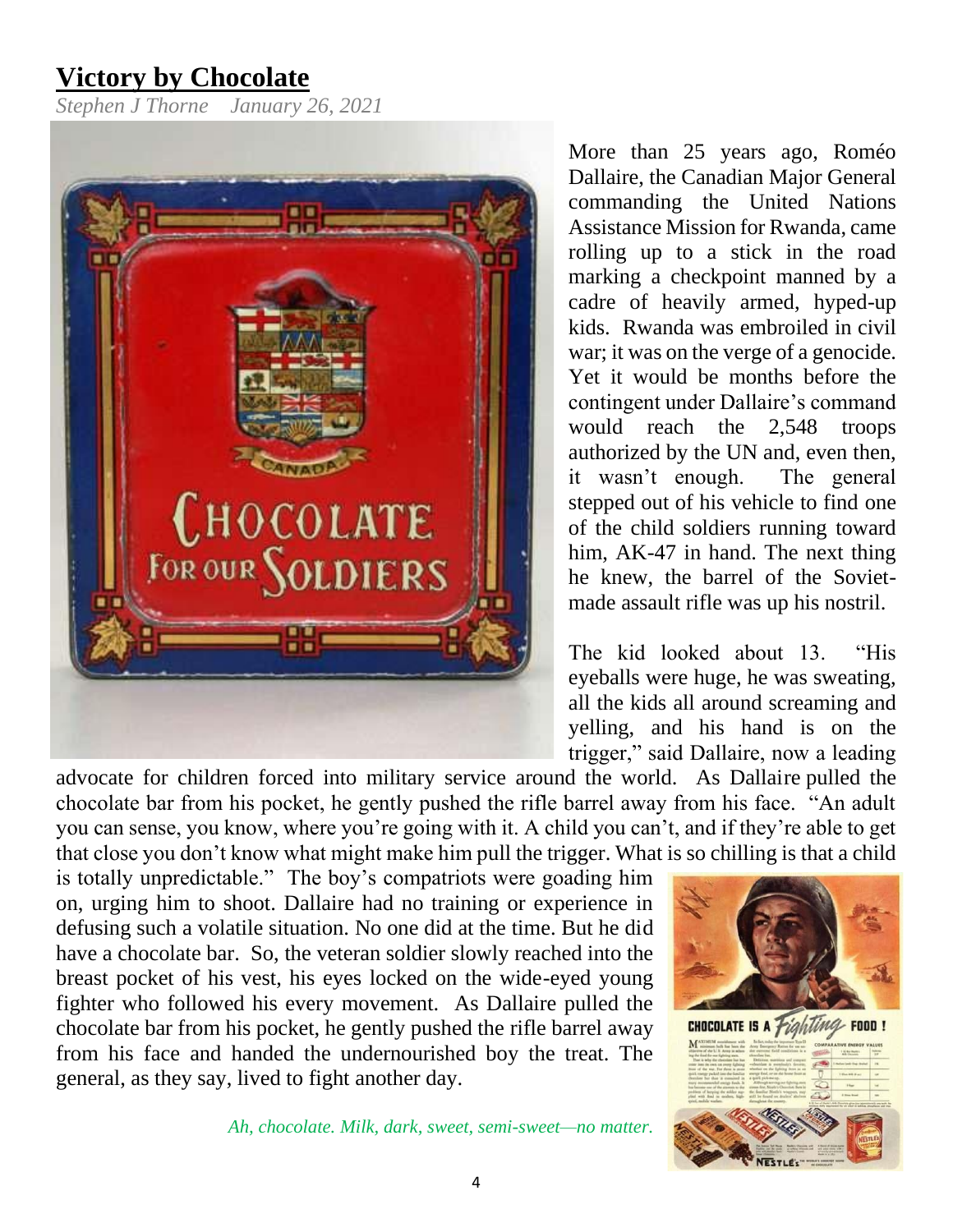For soldiers in the field, it has for centuries been respite, fuel source, even currency that bought service, purchased lives, symbolized peace and goodwill, and enlisted hearts and minds. During the French and Indian War (1754-1763), Benjamin Franklin was a quartermaster procuring supplies for British troops. He requisitioned six pounds of hard-to-get chocolate per officer as a form of compensation. By the American Revolutionary War (1775–1783), foot soldiers were being issued chocolate rations, occasionally in lieu of payment. It was even considered a medical supply, so valued that in 1780, Dr James Mann, a Continental Army surgeon, sent a desperate letter to the military hospital in Danbury, Connecticut, requesting a "pound of chocolate for the use of the wounded men at this place." The combined kick its blend of caffeine and sugar provides was valued into the American Civil War (1861-1865) and beyond.

Canadian and other empire soldiers fighting the Second Boer War at the turn of the  $20<sup>th</sup>$  century were sent commemorative tins of chocolate by Queen Victoria herself. The tins containing a pound of chocolate. As many as 80,000 of them were adorned with the royal visage and inscribed with "South Africa, 1900" and "I wish you a happy New Year, Victoria RI." "I have just received a box of chocolate, Her Majesty's present to the South African soldiers," wrote Canadian Private C Jackson to his father in December 1899. "There is such a demand for them by the officers and everybody else, as mementos. "In fact, I have been offered five pounds for mine, and at the Cape as much as 10 pounds is being paid." Cadbury UK told the Australian Broadcasting Corp. in December 2020 that the initial request from Buckingham Palace was "to be paid for out of [Queen Victoria's] private purse." "The cocoa must be made into a paste and sweetened ready for use under the rough and ready conditions of camp life—the tins to be specially made and decorated," said a period memo from Cadbury Brothers, notable pacifists who at first declined the job, then had to be talked into putting their name on the boxes. "Ultimately," said ABC, "the Palace won the diplomatic tug-of-war with Cadbury, as the Queen insisted that her troops know it was 'good quality' British chocolate."

#### *Hershey Tropical chocolate bars were included in American D rations. The D Ration bar "was unappetizing and tough to chew."*

Chocolate was a staple of military rations during the First World War. During the famous Christmas Truce of 1914, Allied soldiers shared theirs with their German rivals while, in some areas, Germans sent chocolate cake into the Allied trenches. In that heady first year of the world war, when everyone thought the fighting would end sooner than later, Princess Mary, the 17 year-old daughter of King George V and



Queen Mary, organized a public appeal to raise funds to ensure "every Sailor afloat and every Soldier at the front" received a Christmas present. The response was so overwhelming that the recipients were expanded to include every person "wearing the King's uniform on Christmas Day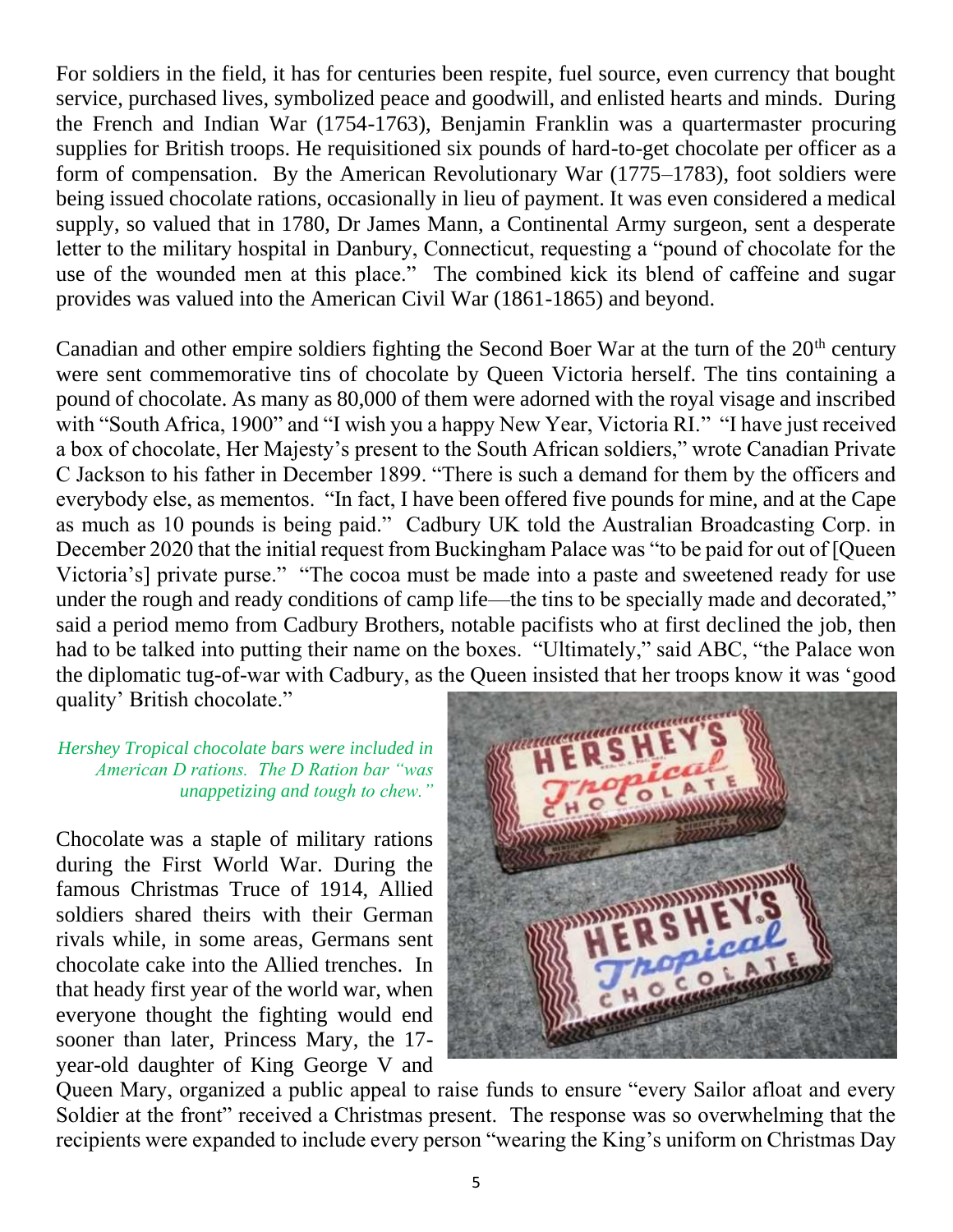1914." The gift was a small brass tin, decoratively embossed with a portrait of Mary and the names of Britain's allies. The contents varied: officers and men on active service received a pipe, a lighter, an ounce of tobacco and 20 cigarettes. Non-smokers and boys received a bullet pencil and a packet of sweets instead. East Indian troops often got sweets and spices and, best of all, nurses got chocolate.

Years later, after Forrest E Mars witnessed soldiers in the Spanish Civil War eating pellets of chocolate coated to keep them from melting in the sun, he developed M&Ms and patented them in 1941. Rowntree of England had been producing "Chocolate Beans" since 1882 and renamed them Smarties in 1937. But M&Ms gained a hold on the Americans largely because they travelled well and withstood high temperatures. The US Army Quartermaster, Colonel Paul Logan, approached the Hershey Chocolate Co in April 1937 to formulate an emergency chocolate ration bar to military standards: four ounces; high in food energy value; able to withstand high temperatures, and taste "a little better than a boiled potato" so as not to be overeaten. The ration provided 600 calories. "The bar became known as the D Ration or 'Logan Bar,'" wrote the Chocolate Apprentice [\(www.chocolateapprentice.com\)](http://www.chocolateapprentice.com/), "and while it apparently fit all those criteria, it was unappetizing and tough to chew." Many soldiers disliked the bar; it was bitter and very dense.

Undaunted, the army also formulated the Tropical Bar to withstand tropical heat. Chocolate was included in Red Cross packets to Allied prisoners of war, though they rarely made it past the camp guards. "It is estimated that between 1940 and 1945, over 3 billion of the D Ration and Tropical Bars were produced and distributed to soldiers throughout the world," Allison Carruth wrote in *War Rations and the Food Politics of Late Modernism*. "In 1939, the Hershey plant was capable of producing 100,000 ration bars a day. By the end of World War II, the entire Hershey plant was producing ration bars at a rate of 24 million a week." The Hershey Chocolate Company was eventually issued the Army-Navy 'E' Award for Excellence for exceeding quality and quantity expectations in the production of the D ration and the Tropical Bar. Chocolate's role in the war and the regard with which soldiers came to hold it extended into postwar life in North America and elsewhere. The Tropical Bar remained standard ration for the US military in Korea and Vietnam, part of a "Sundries" kit that also included toiletries before it was declared obsolete. The bar made a brief return aboard Apollo 15 in July 1971.



#### *Canada's Composite Ration Packs, or Compo Rations, included a block of chocolate in a tin.*

Dutch chocolate may be renowned, but many a Dutch child's first taste of chocolate came by the hand of a Canadian soldier in 1944-45. Tony Romeyn was five years old when Canadian troops flooded the streets of his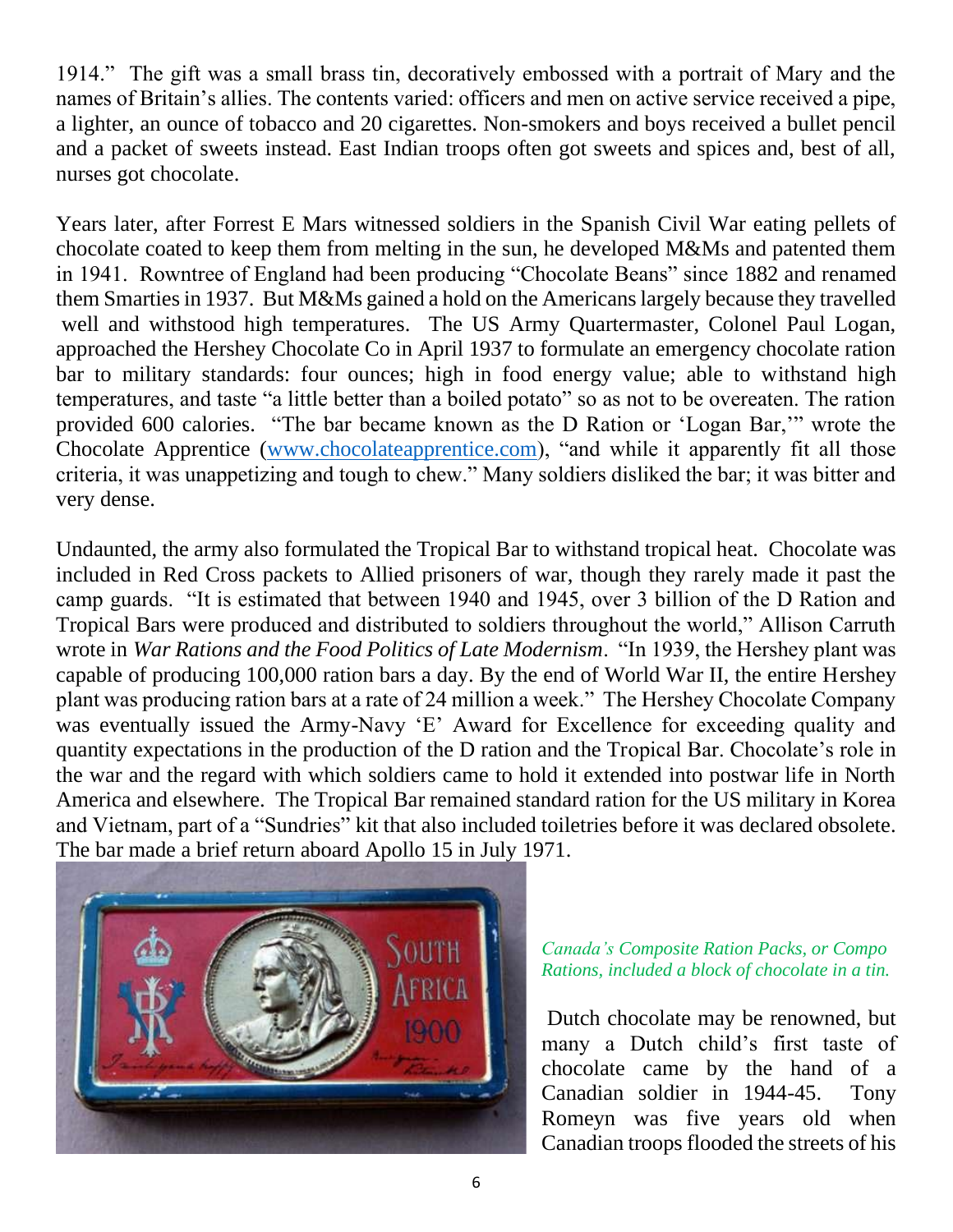native Haarlem, Netherlands, in the victorious summer of 1945. "We never had candy," the Prince George, B.C., resident told the *Trail Times* in May 2020. In fact, they hadn't had much of anything for some time, surviving on boiled tulip bulbs and whatever else they could scrounge through the preceding Hunger Winter. Sussie Cretier was just 10 when the Germans invaded in 1940. Her father, Willem, was a mechanic involved in the Dutch Resistance. He passed information to the Allies and hid Jews in their home until he was found out and the family was forced to escape behind the lines of the approaching Allies in the town of Alphen. They had only the clothes on their backs, living day-to-day on whatever food they could gather, including the chocolate and chewing gum Bob Elliot and other Canadians gave Sussie to take home to her family. For Christmas, the soldiers had a winter coat sewn for her from a grey army blanket; they plucked buttons from their own jackets to help finish it, and found her new shoes, along with a sweater, scarf and pants. Elliot kept in touch with the Cretier family over the years. In 1981, he paid them a visit. He and Sussie fell in love, married and moved back to Edmonton. The coat is now in the collection of the Canadian War Museum.

The healing powers of chocolate extended into Germany, where young Joachim (John) Zinram and his family in Koblenz were forced from their home by Allied bombs. American troops were stationed near their town after the war ended. "It was a very sad time; we had nothing to eat," Koblenz told a US Army reporter in Wiesbaden last June. "Every day, I took an empty lunchbox with me to school. "During lunch, it was filled with either grits, rice pudding or just chocolate milk," which the school received from the Cooperative for American Remittances to Europe (CARE) packages. "It meant the world to us; it helped us survive." "Many soldiers stopped their vehicles and gave candy, chocolate and bubble gum to us children." It surprised Koblenz that the Allied soldiers no longer viewed the Germans as their enemies and helped them rebuild their shattered country. "The best memory I have of the Americans back then was when they drove their tanks and jeeps through the streets of our town. I always heard them long before they got there, and then I stood patiently on the side of the road, waving to them. "Many soldiers stopped their vehicles and gave candy, chocolate and bubble gum to us children. We were in awe—these were like treasures to us."



In the late-1980s, the US Army Natick Soldier Systems Center created a new high-temperature chocolate. Researchers christened it the Congo Bar, and it could withstand heat in excess of  $60^{\circ}$ C (140 $^{\circ}$ F). Egg whites gave it a fudge-like texture. During the Gulf War in 1990-91, Hershey shipped 144,000 of the bars to American soldiers in the southwest Asia theatre, but the response was temperate, at best. With the war over before the balance of

supply could be moved, Hershey packaged the remainder of the production run in a "desert camo" wrapper, dubbed it the Desert Bar and marketed it to the public. The product was short-lived.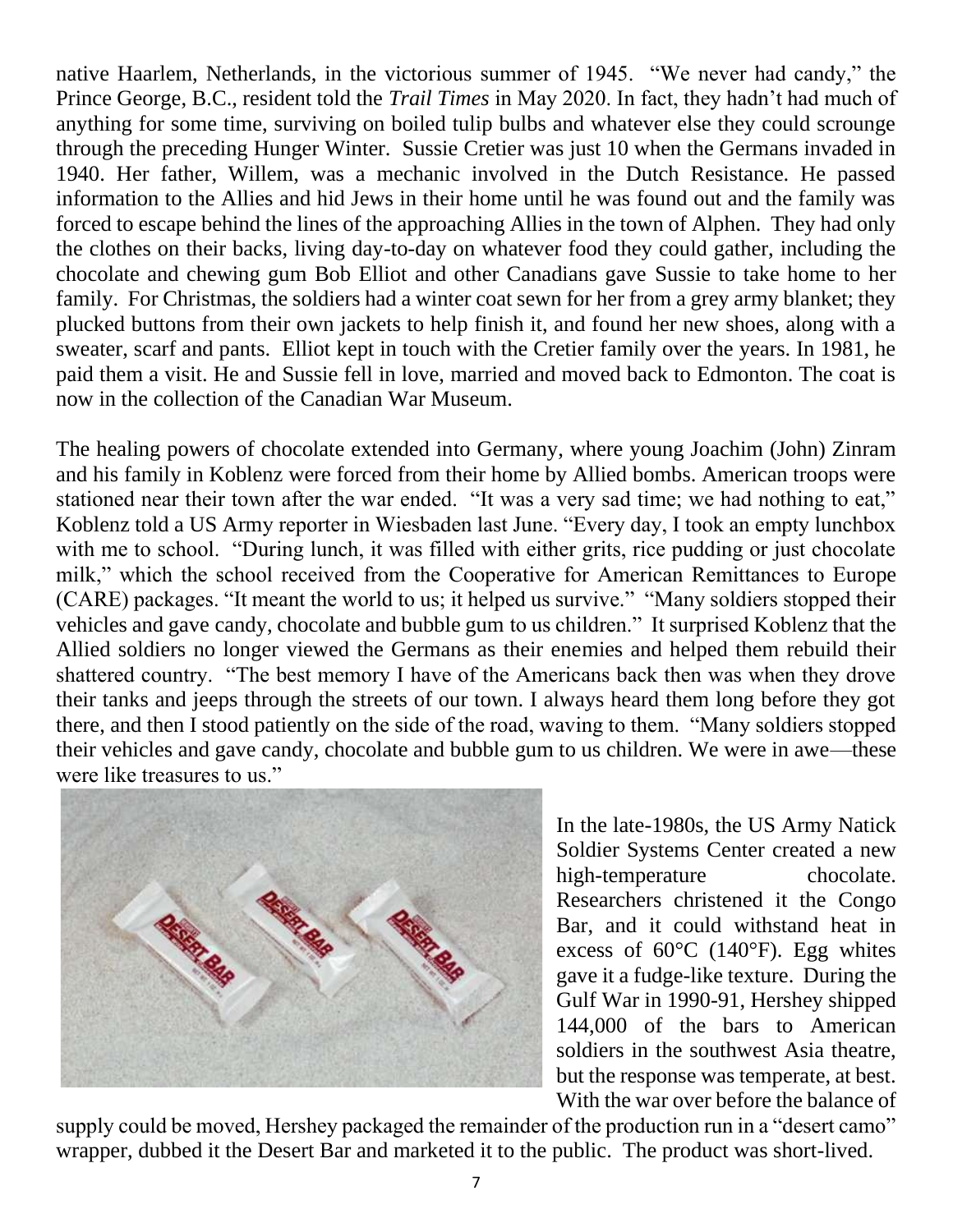# **Vancouver Artillery Association Yearbook Updates**

**Happy Birthday on 2 February 2021 –** Our centennial year didn't quite work out as planned, but we sure had fun at the events that were held. Hopefully, we can catch up those events as soon as COVID is over.

**Yorke Island War Diaries –** The 85<sup>th</sup> Battery War Diaries Project continues. We've now completed 1939 and have started on the 1940 entries. Always looking for another volunteer that enjoys working with the past.<https://www.vancouvergunners.ca/yorke-island.html>

**15th Field Artillery Regiment Museum Strategic Planning Session** – Make sure your voice is heard! Our Museum is looking for input from the Regimental family to assist us in drafting a 5 year plan. Check out the Strategic Planning page. Send in your thoughts on the 4 questions provided and note 10 Feb on your calendar for our Zoom session. You can help by telling us what you want your Museum to look like in 5 years time.

<https://www.vancouvergunners.ca/museum-strategic.html>

**First promotions of 2021 –** Congratulations to Master Bombardier Andy Chan, Master Bombardier Anders Grasdal and Bombardier Ryan Van Tunen <https://www.vancouvergunners.ca/2021.html>

**Barrett Battery –** Came across a YouTube clip on the Battery in Prince Rupert. We really need to organize an expedition after COVID! <https://www.vancouvergunners.ca/whats-new/barrett-battery>

**ILTIS Project** – It's amazing the grief that one little part can cause. <https://www.vancouvergunners.ca/whats-new/iltis-project>

## **VAA Virtual Lunch every Wednesday at Noon PDT - https://zoom.us/j/710845848 - Drop in for 10 minutes or stay for an hour.**

Remember – Stay healthy and stay safe!

## **Who (or What) Is It?**

Last Week: The aircraft is a Portuguese Hawker Osprey floatplane in Macau harbour. When,



in early 1945, it was discovered that neutral Macau was planning to sell aviation fuel to Japan, the South China Sea raid was mounted by the US. Aircraft from the USS Enterprise bombed and strafed the hangar of the Naval Aviation Centre during the raid to destroy the fuel on 16 January 1945. American air raids on targets in Macau were also made on 25 February and 11 June 1945. In 1950, following Portuguese government protests, the United States paid US\$20,255,952 to Portugal in compensation.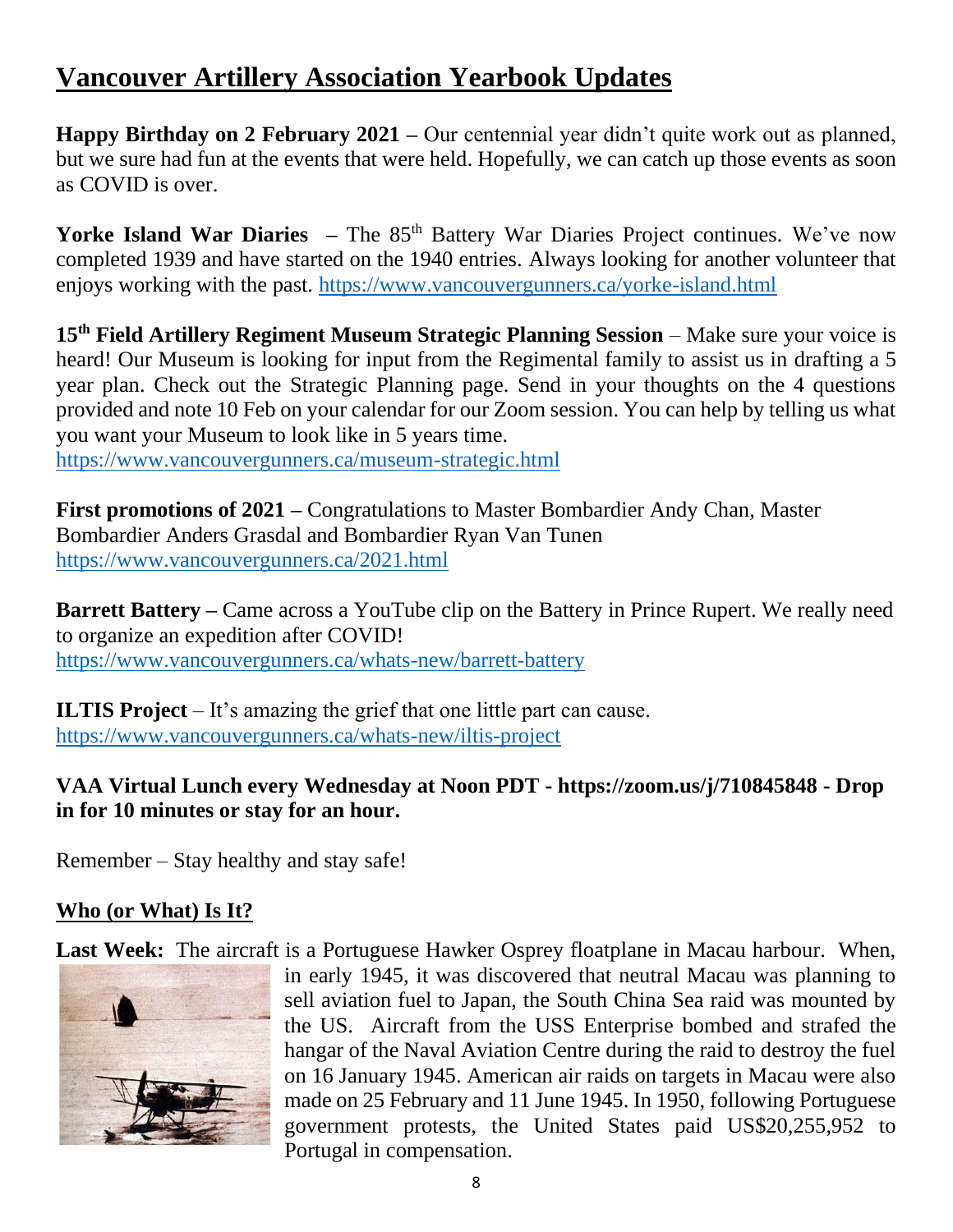**This Week:** More and more, one comes across colourized photographs on the Internet. This process is still controversial to some, who argue that adding colour detracts from the historical feel of the original. While this might be true of photos deliberately taken in black and white, such as those of Karsh, it is less so when the photo was simply taken to record a point in time, and colour was not an option, or, if it was, it was far too expensive and slow. Although colour photography has been a fact for over 106 years, it was not widely accessible until the development of cheap, reliable negative films in the 1950s and 60s that went hand in hand with the popularity of inexpensive point-and-shoot cameras.



Early attempts at colouring photos were done with oils, and took some skill, as your author found to his regret in the 1980s when he first tried such. Now, of course, it is almost always done digitally, and can really make an antique become contemporary. In the related world of cinema, just look at how real the Great War footage of the Imperial War Museum became when director Peter Jackson worked on it for his epic "They Shall Not Grow Old". The person who

colourized this photo (and, sadly, I cannot credit him or her, as this was sent me by a third party) did an excellent job. The women pictured are now, in spite of their ancient attire, alive and relatable. We can see in their faces people who resemble those we now know (albeit, sans masks). In this, their story becomes even more real and contemporary.

But what is their story? Who are they? Certainly, they are not the CWACs who once laboured so well in the shadow of their male counterparts. If you think you know who they are, let the editor, Bob Mugford [\(bob.mugford@gmail.com\)](mailto:bob.mugford@gmail.com), or the author, John Redmond (johnd. redmond@telus.net) know, too.

## **From the 'Punitentary'**

Where do animals go if their tails fall off? To the Re-tail store.

## **Murphy's Other Laws**

If the truth won't save you, lie your ass off.

## **Quotable Quotes**

*Soldiers can sometimes make decisions that are smarter than the orders they've been given. - Orson Scott Card*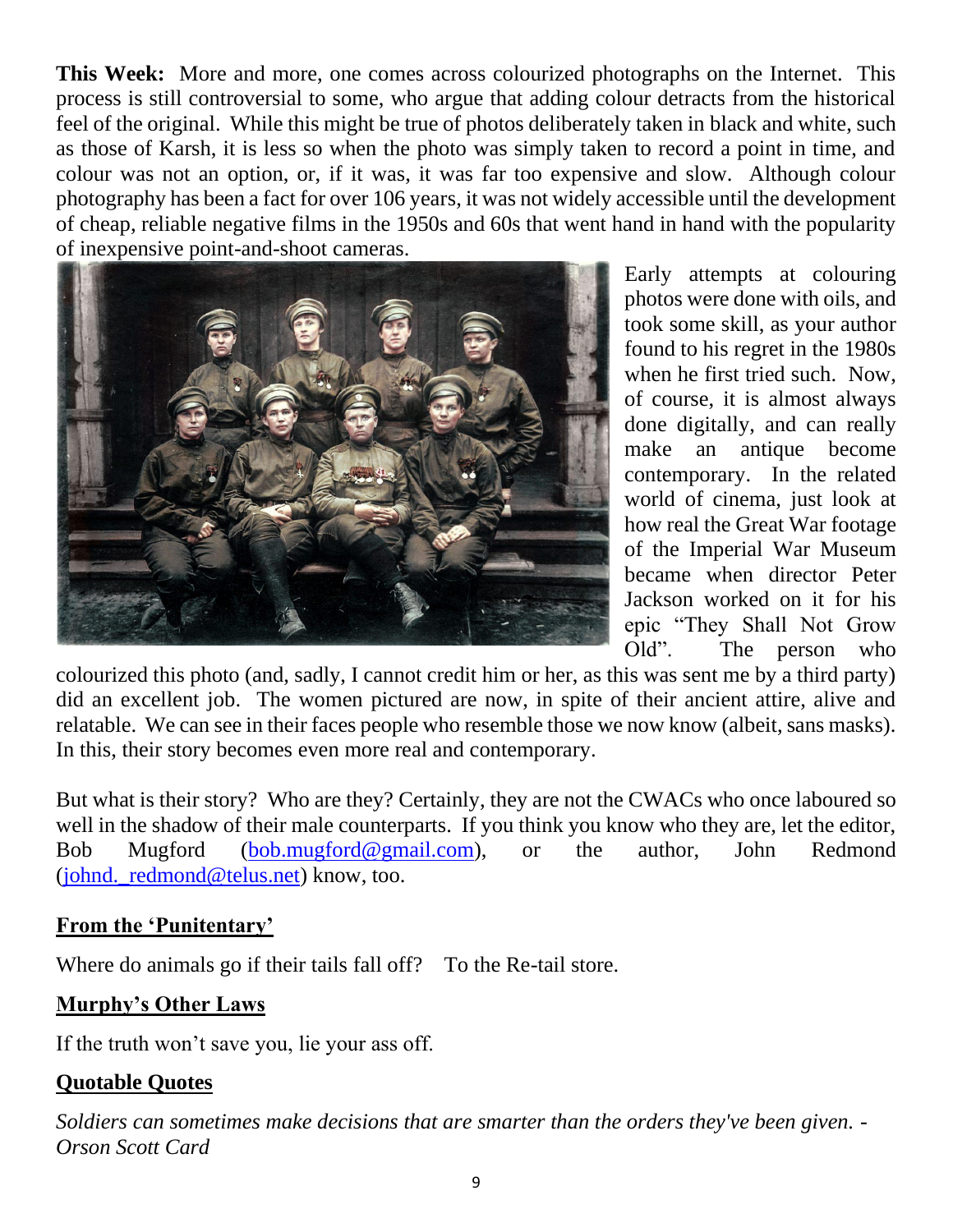# **Wednesday Digital Video Lunch**

No need to worry about COVID-19 when you go digital. Pop into our video lunch **at noon** on Wednesdays and say hi. All you need is a laptop, tablet or smartphone. These sessions are being hosted by the Vancouver Artillery Association and are **open to all – especially those who attended our Wednesday lunches.** 

Join us to check up on your old lunch buddies.

<https://zoom.us/j/710845848>**Password:- Ubique**



Zoom is the leader in modern enterprise video communications, with an easy, reliable cloud platform for video and audio conferencing, chat, and webinars across mobile, desktop, and room systems. Zoom Rooms is the original software-based conference room solution used around the world in board, conference, huddle, and training rooms, as well as executive offices and classrooms. Founded in 2011, Zoom helps businesses and organizations bring

their teams together in a frictionless environment to get more done. Zoom is a publicly traded company headquartered in San Jose, CA.

[Join our Cloud HD Video Meeting now](https://zoom.us/j/710845848)

Use the link above on your computer Zoom program or dial in on your phone: (778) 907 2071 Meeting ID: 710 845 848

Invite 2 friends! We have room for 100! See you on Wednesdays at noon. Bring your own lunch and beverage of choice.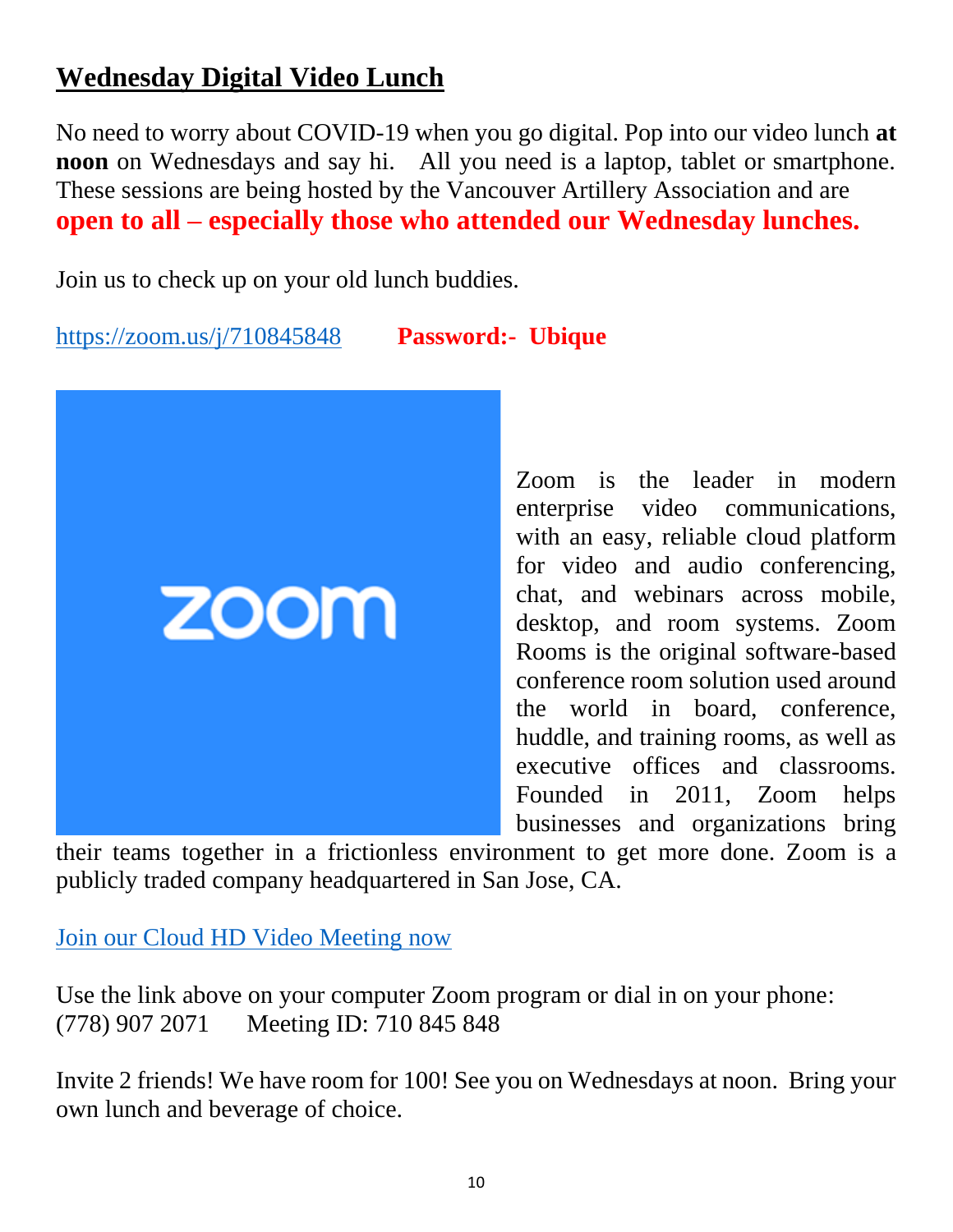# **UBIQUE 150 "Good Shooting' Video Contest**



# **UBIQUE 150 "Good Shooting" Video Contest**

In conjunction with the commemoration of 150<sup>th</sup> Anniversary of A & B Batteries, The Royal Regiment of Canadian Artillery is pleased to announce a video production contest.

Prizes will be awarded to 3 winners: 1<sup>st</sup> place winner receives  $$2,000$ ;  $2<sup>nd</sup>$  place winning entry receives  $$1000$ ; 3rd place prize is \$500.

#### Important dates

Submissions accepted between Judging starts Winners announced

1 January - 30 April 2021 1 May 2021 26 May 2021

# Eligibility

Submissions are open to teams consisting of current and/or retired members of The Royal Regiment of Canadian Artillery. Each team can submit more than one entry but only one prize will be awarded to any unit.

If you missed it, the Free webinar recording and accompanying resources are *available on our website.* 

Learn about:

Part 1: Pre-Production (Planning for Your Shoot) Part 2: Production (Getting the Shot You Need)

Part 3: Post-Production (Bringing Your Vision Together)

# All details on the contest and the free Webinar are at

# ubique150.org